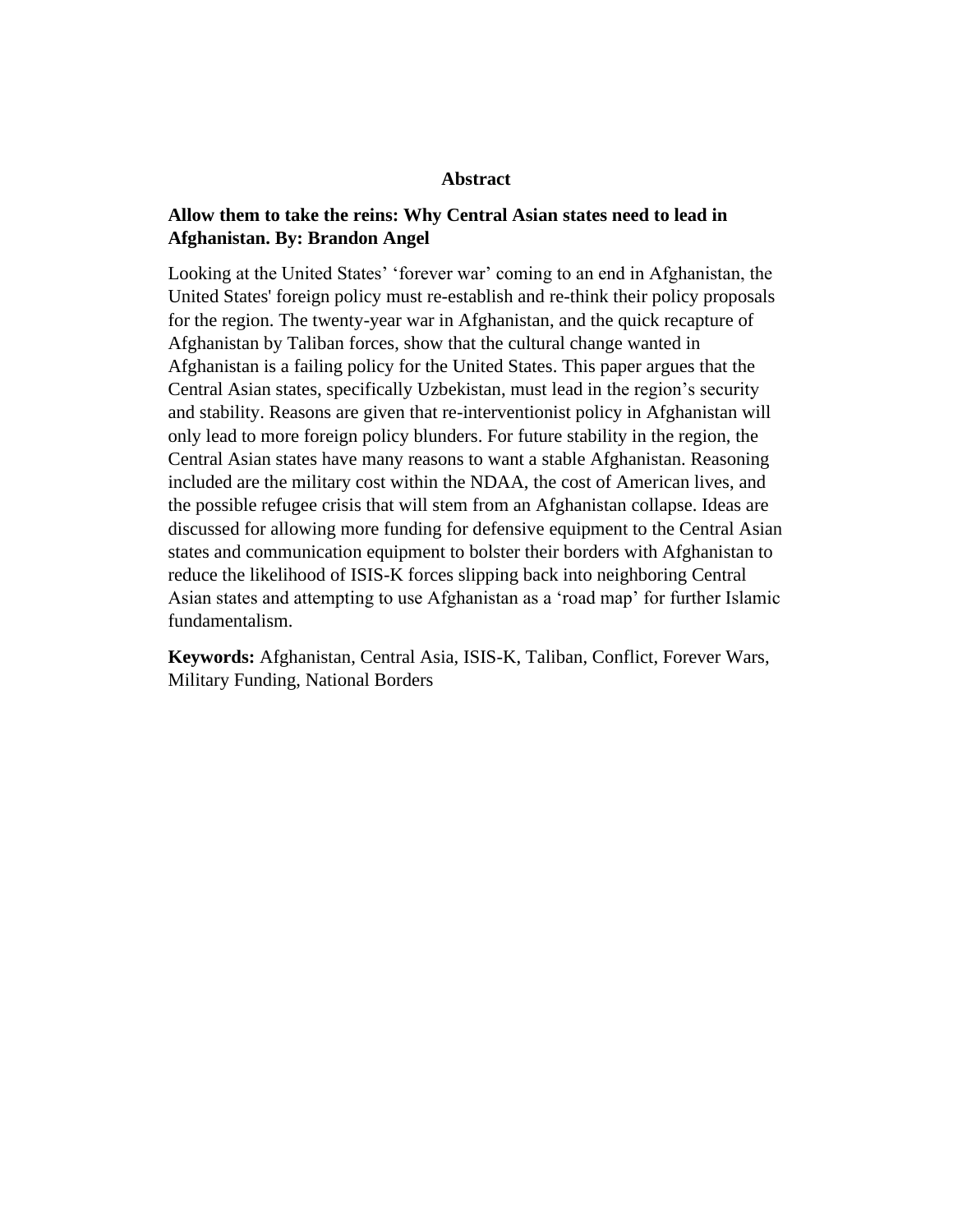The recent withdrawal of American forces from Afghanistan had led many within D.C. to attest that the United States is facing a possible threat within 6-12 months from Taliban forces. Some in D.C. have stated that the United States is less safe now than before without a permanent military base.

The United States must allow Central Asian states to take a more proactive role in the country's security and diplomacy with the Taliban. The ground situation remains that ISIS-K and Taliban forces will fight for control over the country. Attacks within Afghanistan will continue as the Taliban continues to try and maintain some semblance of security within the country. The United States should not seek military intervention in the inevitable fighting and civil war that seems on the brink in Afghanistan.

The Taliban and ISIS-K forces fighting for one another could continue destabilizing the region if the Central Asian states do not take a leading role in negotiations. The United States should allow those nations to take the lead role in ensuring stability.

## **The United States Cannot Afford Staying in Afghanistan**

The United States, in fighting this twenty-year war in Afghanistan, has lost valuable time, resources, and military members in trying to prop up a regime that was never going to work. As Forbes Magazine concluded in August of 2020, "In the 20 years since September 11, 2001, the United States has spent more than \$2 trillion on the war in Afghanistan."<sup>1</sup> The United States was essentially throwing money and resources at a problem that would not work. Costing the American taxpayer trillions of dollars to maintain a war of this magnitude is unacceptable. With so many domestic issues in the U.S., including lack of infrastructure, the climate crisis, and the many social problems currently occurring within the country, the cost-benefit analysis to stay in Afghanistan is lopsided. This financial burden is partly the problem with the United States' occupation. It does not also consider the military members lost because of the conflict.

Statistics from October 1 of this year concluded that, "As of October 1, 2021, the United States had lost a total of 7,054 soldiers in Iraq and Afghanistan<sup>32</sup> This

<sup>1.</sup> Helman, Christopher. "The War in Afghanistan Cost America \$300 Million per Day for 20 Years, with Big Bills Yet to Come."

<sup>2.</sup> Statista, ed. "U.S. Military Fatalities in Iraq and Afghanistan by State 2021."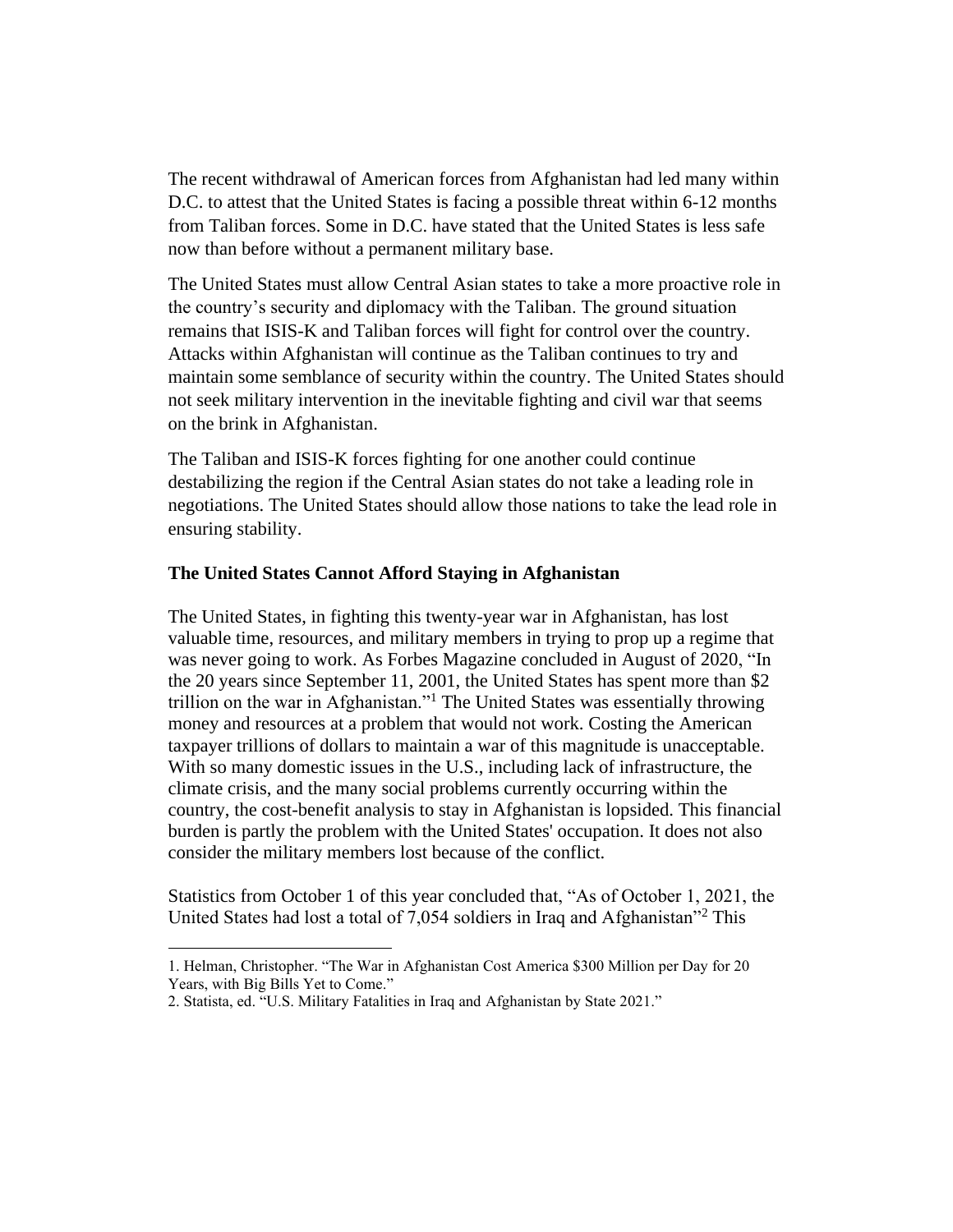report shows the high cost the servicemembers themselves have to continuously pay in defending the 'forever wars.' These statistics only show part of the problem as it is more expounded with costs to other nations' servicemembers and Afghanistan itself. A.P. News has final statistics on Afghanistan and what that means for the United States, American service members killed in Afghanistan through April: 2,448., U.S. contractors: 3,846., Afghan national military and police: 66,000., Other allied service members, including from other NATO member states: 1,144., Afghan civilians: 47,245., Taliban and other opposition fighters: 51,191., Aid workers: 444., Journalists: 72."<sup>3</sup> The human cost of one of America's forever wars, by any account, is unsustainable. To have Americans continuously fighting for a country that fell within weeks shows that the propping of the government and its forces was never going to work.

Linda Bilmes of Harvard University reports a ripple effect of the war in Afghanistan on our veterans, "…the United States has committed to pay in health care, disability, burial, and other costs for roughly 4 million Afghanistan and Iraq veterans: more than \$2 trillion."<sup>4</sup> Trillions of dollars were spent on a war to transform a nation from an authoritarian fundamentalist state into a democratic one, which has overtly failed by any standard.

## **The United States needs to worry about its domestic problems first.**

Afghanistan has been called the graveyard of empires for multiple reasons, and the United States has joined the list of countries that have tried turning the country into something more palatable for the aggressor nation. The Soviet Union, British Empire, Mongol Khanate, and the United States have all tried to turn a more conservative Islamic country into something that resembles a 'democratic' state. The problem for Americans is that the culture there is not something that will transform into a new democratic state in Central Asia fundamentally because of those cultural differences. The idea that the Afghan population should accept a complete change to their culture and society will not take hold.

Many within the foreign policy establishment in D.C. believe that the Afghan people will accept the benevolence of the United States to make their country better and more democratic. To think about the situation from the Afghan side, they will not accept an aggressor nation to come in, change their government and society, to a side that they deem decadent and impure. Afghanistan was never

<sup>3.</sup> Knickmeyer, Ellen. "Costs of the Afghanistan War, in Lives and Dollars."

<sup>4.</sup> Bilmes, Linda. "The Long-Term Costs of United States Care for Veterans of the Afghanistan and Iraq Wars."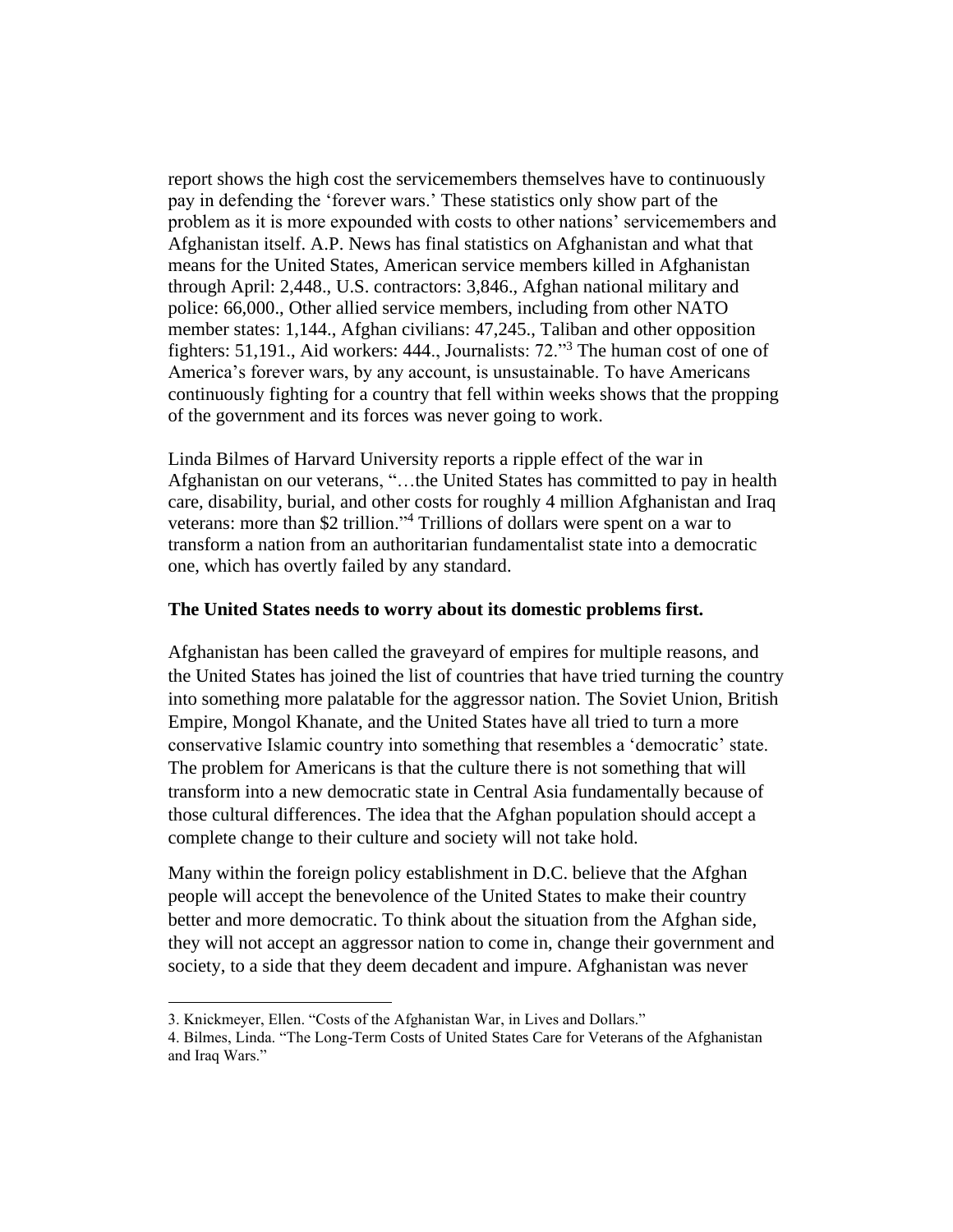going to be a democratic state, nor should the United States try and change a fundamentally Islamic country into a democratic one. Instead, the United States should look inwards at its' problems and show the upsides of democratic liberalism if they wish more countries to change. The riots and hyper domestic partisanship that has been on display for many years is not how to show a liberalized democracy is the correct government to move forward. Allowing the United States to be pulled apart domestically only shows to the international community that we cannot solve our problems and Afghanistan's. By forcing liberal tenants on another country, that only spikes the resentment of the home country and nationalist tendencies of the population there. The United States continues to try and push liberal policies on other countries in an attempt to say they are only trying to help the country in question. In his recent book, Great Delusions, John Mearsheimer, Professor at the University of Chicago, states, "In these circumstances, liberal great powers regularly dress up their hard-nosed behavior with liberal rhetoric."<sup>5</sup> Liberal policies abroad, and the attempt to liberalize countries, only backfires when they attempt to push those policies on others.

The Partisan animosity between the two major political parties in the United States and the significant problems that the United States has only shows the Afghan people that we cannot handle issues. Since the United States has so many domestic issues, the United States should look to its significant problems before trying to go abroad to spread democracy. For one problem, the infrastructure of the United States is at, according to a CFR backgrounder, "averaged a "C-," up from a "D+" in 2017…[and that] an "infrastructure investment gap" of nearly \$2.6 trillion this decade that, if unaddressed, could cost the United States \$10 trillion in lost GDP by 2039."<sup>6</sup> The infrastructure problem and the many social woes of the country, including racial issues, voting rights, and congressional deadlock in passing any beneficial legislation, do not show the Afghan people any good governance. Instead, the problems show that the American democracy is currently faltering and that major domestic fixes need to occur before any country can look towards the United States as a 'city on a hill.'

## **A continuing ISIS-K and Taliban war will sap each other of strength.**

<sup>5.</sup> Mearsheimer, John J. *The Great Delusion: Liberal Dreams and International Realities.*

*<sup>6.</sup>* McBride, James, and Anshu Siripurapu. "The State of U.S. Infrastructure."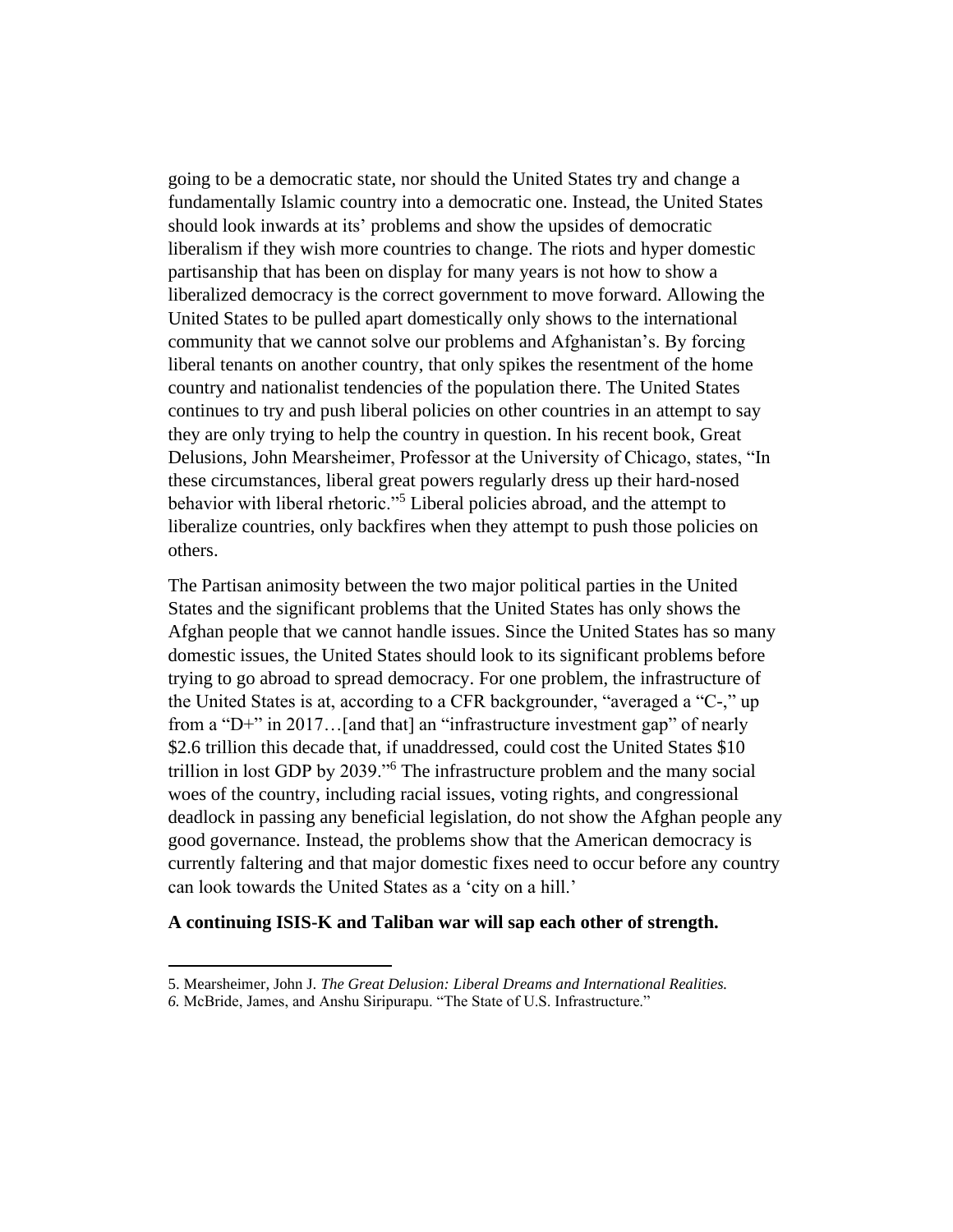Colin Kahl, the undersecretary of defense for policy, stated in a recent United States intelligence report that, "The intelligence community currently assesses that both Isis-K [Islamic State Khorasan Province, the Afghanistan-based group] and al-Qaida have the intent to conduct external operations, including against the United States, but neither currently has the capability to do so. We could see ISIS-K generate that capability in somewhere between six or 12 months,"<sup>7</sup> This intelligence does come at a time when American attitudes towards terrorist attacks and the awareness of attacks on Americans is highly volatile regarding the Afghanistan withdrawal and the 13 American service members killed. American interests are, first and foremost, to ensure that no more American service members die, nor American citizens die at the hand of a terrorist sleeper cell or lone wolf target within the United States.

However, according to a CSIS reporting in 2018, "ISIS-K has a fighting force of between 600 and 800 militants as of October 2018. These numbers are down from peak levels in 2016 when its fighting force numbered between 3,000 to 4,000 militants.<sup>38</sup> This group is consciously trying to recruit more members, especially from more hardline elements within Afghanistan and the Central Asian states that see the Taliban as a threat to Islam and their 'pure' ideology. A report by Asfandyar Mir at the Wilson Center explains that tense relationship, "The enmity between the two groups has been aggravated by sustained military hostilities, but the main cause remains their sectarian difference. ISIS-K subscribes to the Jihadi-Salafism ideology — and plays up the 'purity' of its anti-idolatry credentials. The Taliban, on the other hand, subscribe to an alternative Sunni Islamic sectarian school, the Hanafi madhhab, which ISIS-K regards as deficient. The two groups also differ over the role of nationalism. ISIS-K fiercely rejects it, which runs counter to the Afghan Taliban's aims of ruling over Afghanistan."<sup>9</sup> The two terrorist powers within Afghanistan seem to be at each other's throats instead of attacking the United States. To see the Taliban and ISIS-K, in a civil war for the country brings about ideas of how the United States had to deal with Taliban attacks in the past. The United States had to fight an enemy that used suicide bombings and IED (Improvised Explosive Device) attacks against their forces. The Taliban now must deal with an enemy that has replicated the same attacks

<sup>7.</sup> "Islamic State in Afghanistan Could Have Capacity to Strike US next Year." *The Guardian*.

<sup>8.</sup> "Islamic State Khorasan (IS-K)." *Center for Strategic and International Studies*.

<sup>9.</sup> Mir, Asfandyar. 2021. "The Isis-K Resurgence." *Wilson Center*.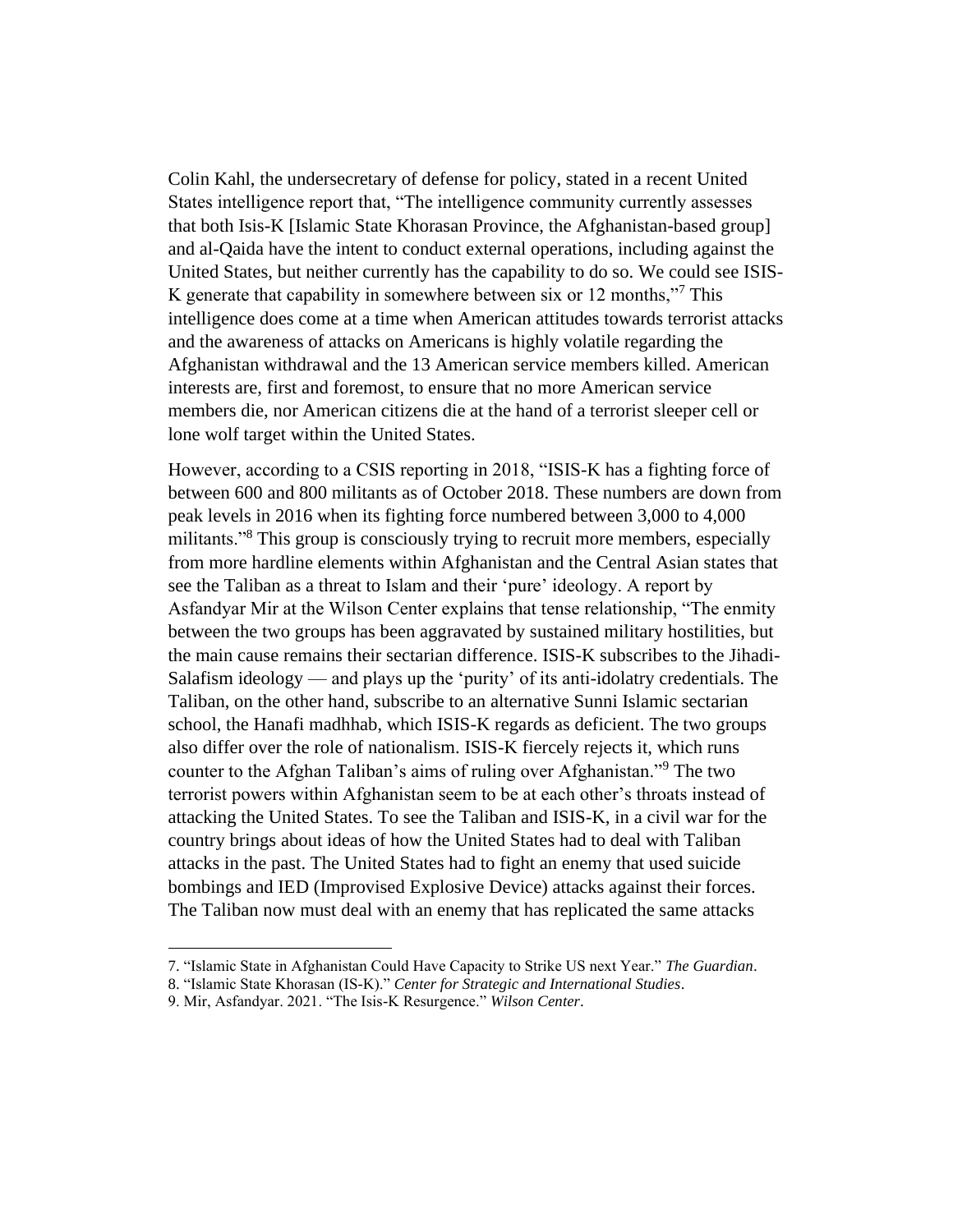against them. The ISIS-K troops fighting against the Taliban forces will only continue to sap each other of strength instead of mounting any concentrated effort to fight the United States. The two sides in the continued fight will have to win sides, and the majority of citizens of Afghanistan, to maintain their power. Therefore, the Taliban government will have to figure out a way to ensure that they stay 'pure' to their ideological movement without isolating the even more extreme individuals that may stray to ISIS-K.

If the Taliban must continuously worry about ISIS-K threats and attacks, they do not have the time to coordinate attacks against the west. They will have to worry about their own security and the humanitarian crisis looming within the country. ISIS-K is stepping up the attacks to ensure that the Taliban know that they are there to fight what they deem to be an 'impure' version of Islam and are willing to die to make the country 'pure' in their eyes. The disenfranchised youth that may not be able to escape from Afghanistan, and see that the Taliban are brutal oppressors, may join the ISIS forces to arm themselves against what they see as a threat.

# **The Central Asian states should handle the refugee problems**

The biggest denominator that kept ISIS-K and the Taliban from fighting each other was the American forces within Afghanistan. With American troops gone, the two powers will only continue to fight one another in an inevitable civil war that will perhaps kill thousands, with millions displaced or living under a terrible humanitarian crisis.

One of the biggest problems that will occur under this coming fight is the refugee crisis that will cause problems within the region and abroad. The United Nations refugee agency (UNHCR) has projected that "a half million Afghans may seek to leave by the end of 2021."<sup>10</sup> These refugees will be leaving to try and make a better life, many of them seeking to get out before retribution can be brought on them, especially those families and individuals that worked with the American forces when they were stationed there.

This refugee crisis very well may occur if the Taliban cannot guarantee safety, security, and a return to normalcy for the 40 million Afghan citizens against the ISIS-K forces. The World Food Programme reported on October 25 that, "the lives, livelihoods and access to food for 22.8 million people will be severely impacted…more than one-in-two Afghans will face Phase 3 crisis or

<sup>10. &</sup>quot;Half a Million Afghans Could Flee across Borders - UNHCR." *Reuters*.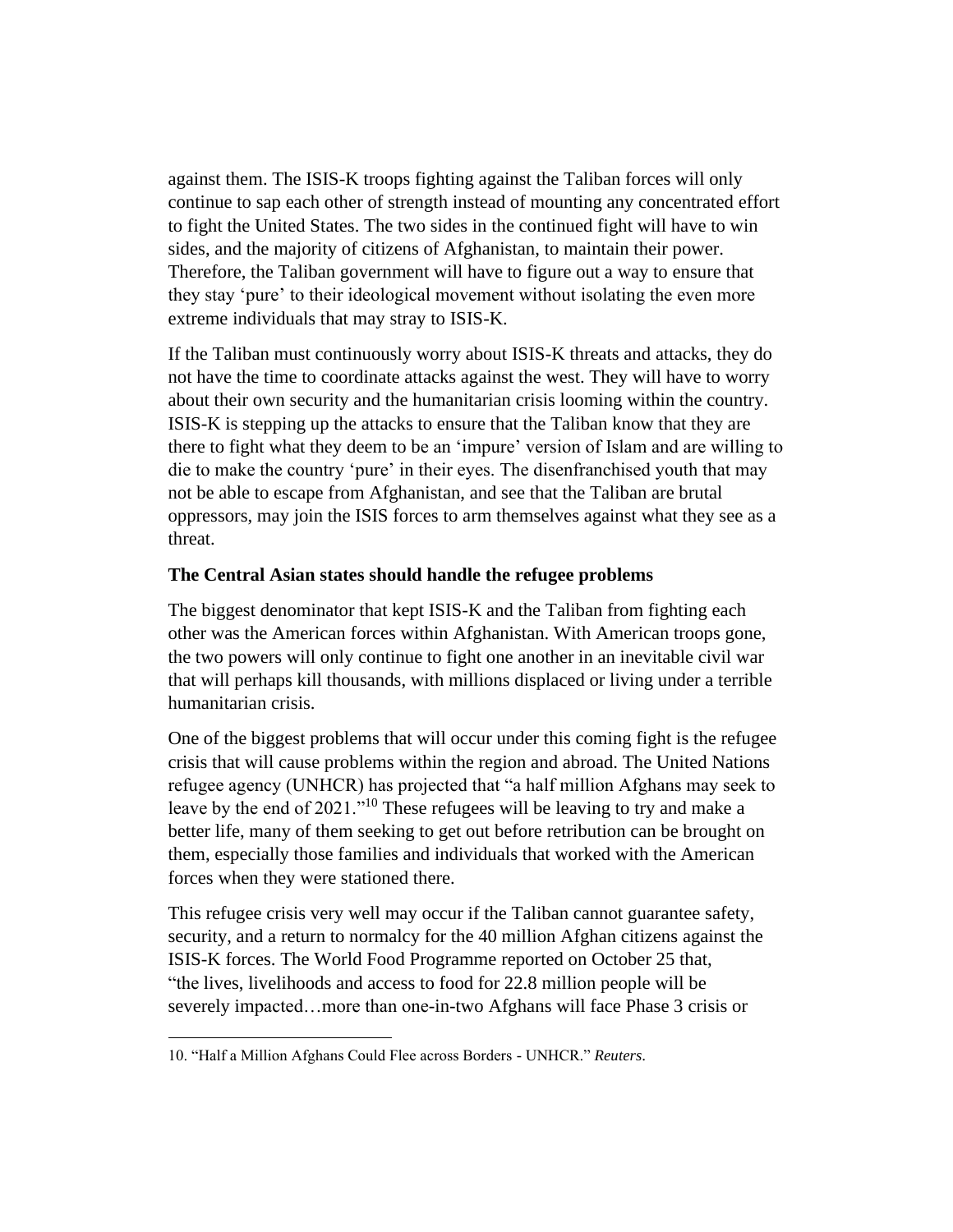Phase 4 emergency levels of acute food insecurity from November through the March lean season, requiring an urgent international response to prevent a humanitarian catastrophe."<sup>11</sup> Such a significant humanitarian crisis could see Afghan refugees trying to escape the problem and migrate into better situations abroad.

The Central Asian states, having the land borders to Afghanistan, have the first responsibility in helping out the refugees. Being that the central Asian states have a closer heritage and societal similarities with Afghanistan than the United States and the European States, they should be the ones to handle the refugees first. They should be the ones to do the first vetting process and the initial contact and humanitarian aid that the refugees may need

Americans should continue to help those refugees and interpreters that worked with American forces, especially those with language skills. A BBC report in August concluded that, "As many as 50,000 interpreters have worked with the U.S. military. Since 2008, some 70,000 Afghans - interpreters and their families have moved to the U.S. under a special immigrant visa awarded for their service. But some  $20,000$  interpreters and their families are still seeking a way out."<sup>12</sup> Veterans of all stripes are aware of the interpreters' sacrifices to help the American forces in Afghanistan and see them as brothers in arms. In serving alongside our troops, many Americans believe that these individuals deserve the right to come here and should be given special immigrant visa status as soon as possible. These individuals who have sacrificed their livelihoods to make Afghanistan better did so at enormous personal risk. They cannot go back into Afghanistan without massive personal risk to themselves and their families.

# **The Central Asian states need to take a prominent role in Stabilizing Afghanistan**

Each of the Central Asian states, especially those on the land border with Afghanistan, will have to take a much more prominent role in policing their borders, as well as dialogue and discussion with the Taliban government. The security threats and destabilizing effects of Afghanistan may ripple over into their countries. Without a proper response by each, they could see threats of their own or possible terrorist groups acting in unison.

<sup>11. &</sup>quot;Half of Afghanistan's Population Now Face Severe Hunger." *World Food Program USA*. 12. Honderich, Holly, and Bernd Debusmann. "From Afghan Interpreter to US Homeless - The Long Road to the American Dream."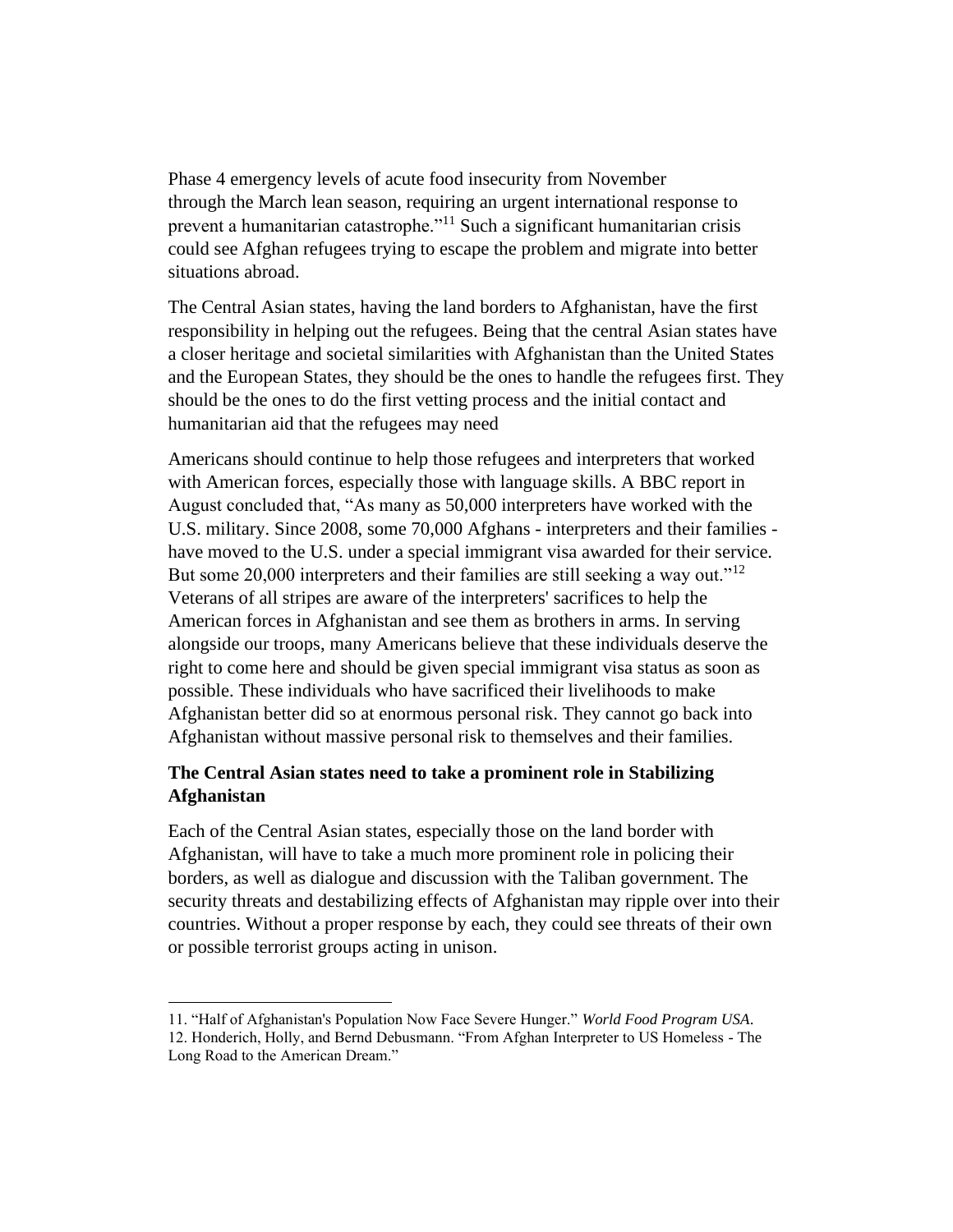With the election of President Sadyr Japarov, Kyrgyzstan has only continued to fuel nationalist sentiment and Islamic fervor. In outlawing Islamic political groups, the oppressive rule of the President could and will spur more individuals within Kyrgyzstan to join ISIS-K forces. When individuals feel targeted for their religious or personal beliefs, some may look for an outlet or a group to latch on to. Many of these individuals may join ISIS-K as returning from Afghanistan as veterans of the war there. Seeing the disenfranchised Kyrgyz people, these ISIS-K recruits could use Afghanistan as a road map to overthrow an unpopular government and install an Islamic rule of their own. An Atlantic Council report concludes that, "Allowing the government of Kyrgyzstan to entrench itself by scapegoating the United States and other Western powers has the potential to fuel dangerous anti-American sentiment that could manifest itself in organizations like the Islamic State of Iraq and al-Sham (ISIS), which has recruited from Kyrgyzstan."<sup>13</sup>The Kyrgyz government is upsetting the more extreme elements of Islamic fundamentalism in their country. Without a proper vetting of individuals crossing from Afghanistan, some fighters may attempt to recruit more individuals. The hardline veteran elements of the Afghanistan war may see the Kyrgyz government as weak and try to lure individuals of their disenfranchised population to the ISIS-K group.

Along with the possible ISIS forces returning home to Kyrgyzstan, there are also the border problems that each of the Central Asian states faces. The countries bordering Afghanistan, specifically, Uzbekistan, Tajikistan, and Turkmenistan, must deal with the possible refugees and possible fighters entering their countries. A report by Mansur Mirovalev in Al Jazeera states, "All three ramped up security, held military drills and moved more servicemen and weaponry to their borders with the war-torn nation in recent weeks. Uzbekistan's [border] is 150 kilometers long (93 miles), and the main crossing across the Amu Darya River is the Sovietbuilt Friendship Bridge that has for decades been a major transport hub. So far, more than a thousand refugees, including servicemen, have been let in since the fall of Kabul and the northern city of Mazar-i-Sharif that lies only 80 kilometers (50 miles) from the border."<sup>14</sup> Thousands of refugees are already pouring into Central Asian states. A claim that Uzbeks reportedly let in former Afghan vice president and chameleonic strongman Abdul Rashid Dostum, a 67-year-old ethnic Uzbek who sided with the Soviets, the US-backed mujahideen, the anti-Taliban

<sup>13.</sup> Posner, Lillian. "The Gathering Threat to the US in Kyrgyzstan."

<sup>14.</sup> Mirovalev, Mansur. "Afghanistan's Central Asian Neighbours Panic, Reject Refugees." 15. Ibid.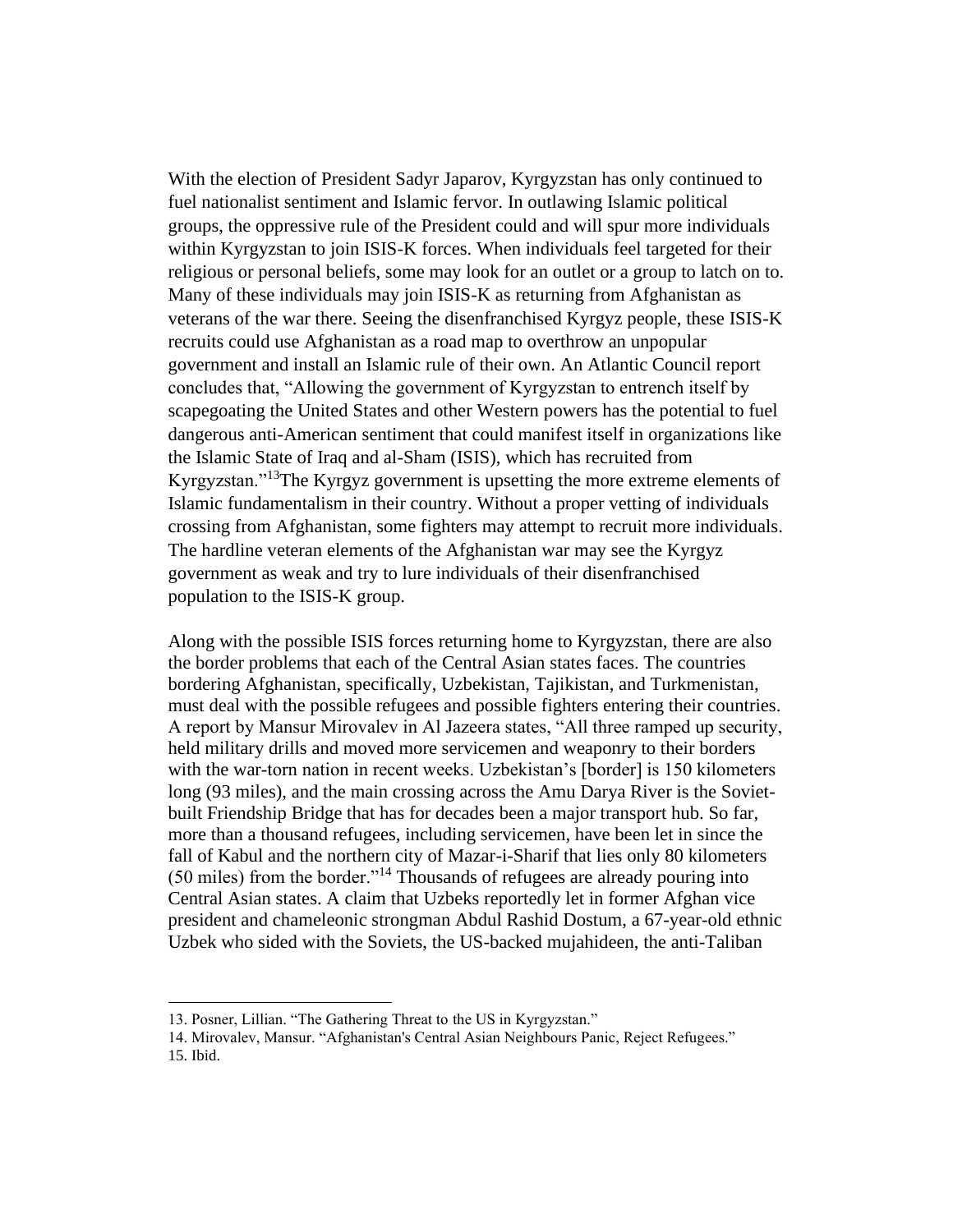Northern Alliance, and the US-led NATO coalition has also surfaced.<sup>15</sup> If these countries are going to vet the individuals coming into their countries fully, they will need the support and backing from some other countries to ensure that the individuals they are allowing into the country are not linked to terrorist organizations.

Having these border countries be the first ones to monitor who is crossing into their countries allows them to deal with the more extremist elements instead of having the United States intelligence be on the ground to deal with fundamentalist elements of the region. The Central Asian states, in doing their own intelligence, allow them to deter the hardliners and help stabilize the region.

Tajikistan, which shares a 1,347 km border with Afghanistan, has decided to take a more prominent role in policing its border. In an article by Umida Hashimova in The Diplomat, she reports that, "On July 5, Tajikistan ordered the mobilization of 20,000 military reservists for the reinforcement of country's border with Afghanistan. Tajikistan's President also visited two Afghan-Tajik border posts to check the readiness of military assets."<sup>16</sup> The Tajik government sees that they must police their border alongside the other Central Asian states and take a more direct role themselves instead of relying on other states. The Tajik government knows what the Afghan withdrawal may mean and decided to start training with military exercises. Another article by Umida Hashimova for the Diplomat explains that, "On March 11-14, Tajikistan and Uzbekistan conducted their third annual military exercises… Also in 2018, Tajikistan hosted the first military exercise with Uzbekistan in August, in which the border troops of both counties fought back notional Islamists entering from Afghanistan. Within a month of the first exercise, Tajikistan hosted a larger anti-terrorism exercise in September 2018. One hundred Army officers from Uzbekistan and 500 Army officers from Tajikistan participated."<sup>17</sup> The Central Asian states will have to ensure a 'firm but negotiable' role when dealing with the Taliban government without isolating the citizens of their own countries. The more authoritarian Central Asian states, if they push too much against the more fundamentalist elements, may only hurt their sovereignty.

<sup>16.</sup> Hashimova, Umida. "Greater Coordination in Central Asian Responses to Afghan Border Troubles."

<sup>17.</sup> Hashimova, Umida. "Uzbekistan and Tajikistan Engage in Joint Military Exercises."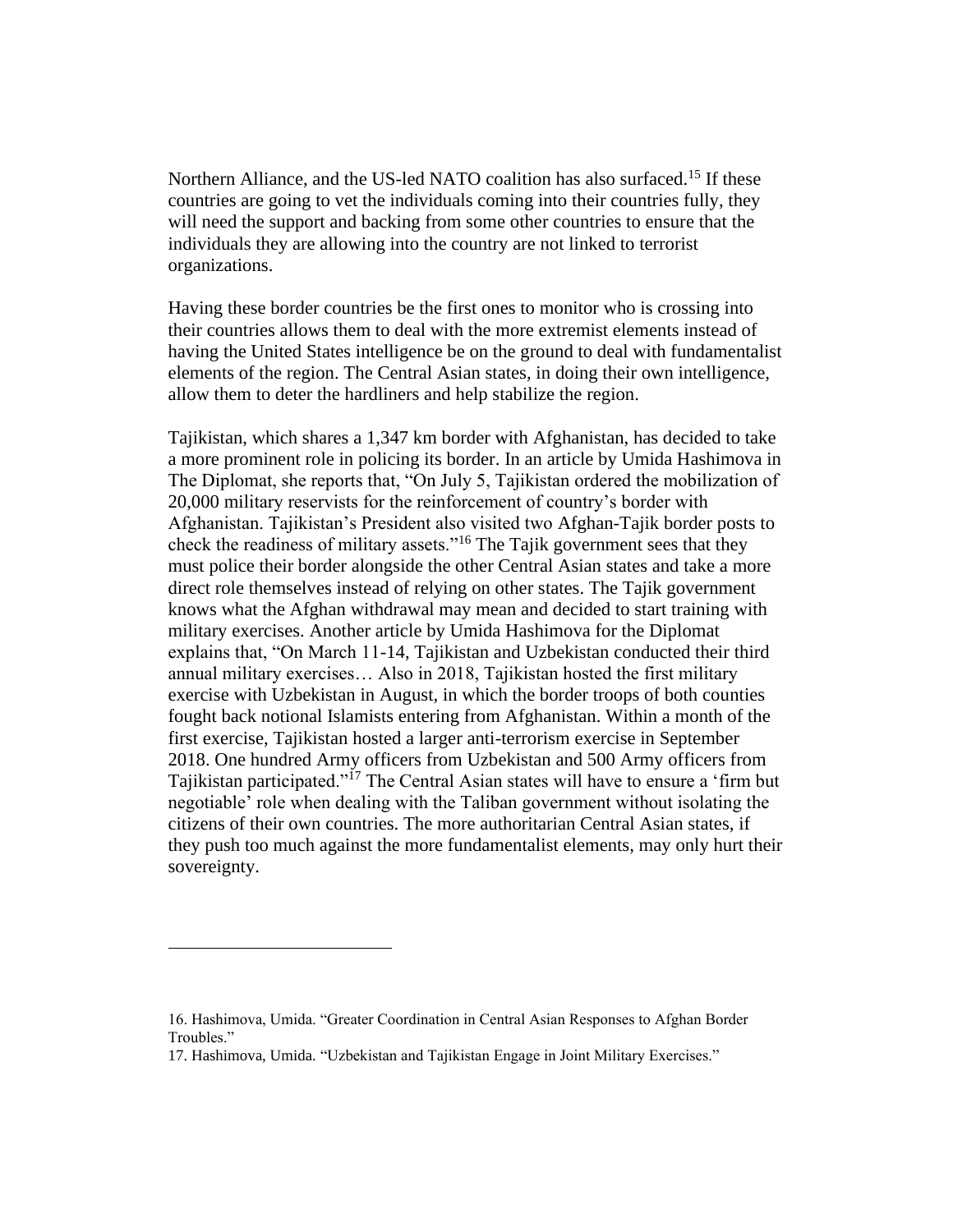Continuing the military exercises by using their military instead of relying on the United States or outside forces benefits the Central Asian states and the United States. The United States, in a show of support for the enhanced roles that the Central Asian states are playing, should be supportive of the military actions. Having the Central Asian states take on the more prominent role of security in Central Asia allows the United States some breathing room in the region and a minor role for the United States to play.

The Central Asian states are aware that the Taliban takeover of the country could have spillover effects into their regions. With the Central Asian states taking a more significant role in the security of the area and their borders, it allows them to understand better what is going on within Afghanistan and frees of American spending on defense in Afghanistan.

# **The Central Asian states should be the first to have discussions with the Taliban**

The withdrawal from Afghanistan brought about some harsh realities. They will have to rely more heavily on the Central Asian states to take a more front-seat approach to security in the region, and it cannot change the society and culture of a nation. Considering these lessons, the United States should rely more on communication and intelligence equipment sales to Uzbekistan to cooperatively work together to curb terrorism and continue to vet individuals coming into their countries. The short-term goals of the United States are to be mindful of the failures of Afghanistan and help the Central Asian states come to terms with those failures. The Central Asian states will need funding to ensure they can take on more robust security in the region while the United States takes a backseat role to their security forces. There needs to be a realistic approach to looking at what they may be and the United States' trade-offs to ensure that happens. It is not ideal by any means to continue to fund other states' militaries and training; however, ensuring a 5-year commitment plan that that funding ends, with no option to renew, will ensure better stabilization in the region. The Uzbeks are already provided funding by the United States, but to stabilize the situation, Uzbeks have the best position to help the situation and will need more funding.

The Uzbek Prime Minister, Sardor Umurzakov, met with the Taliban government on October 16 to discuss "trade and economic interaction, ensuring border security, cooperation in the field of energy, international cargo transportation, and transit."<sup>18</sup> These discussions that the Uzbek government is already having with the

<sup>18.</sup> Radio Free Europe. "Uzbekistan Holds Talks with Taliban on Trade, Energy, Railway Projects."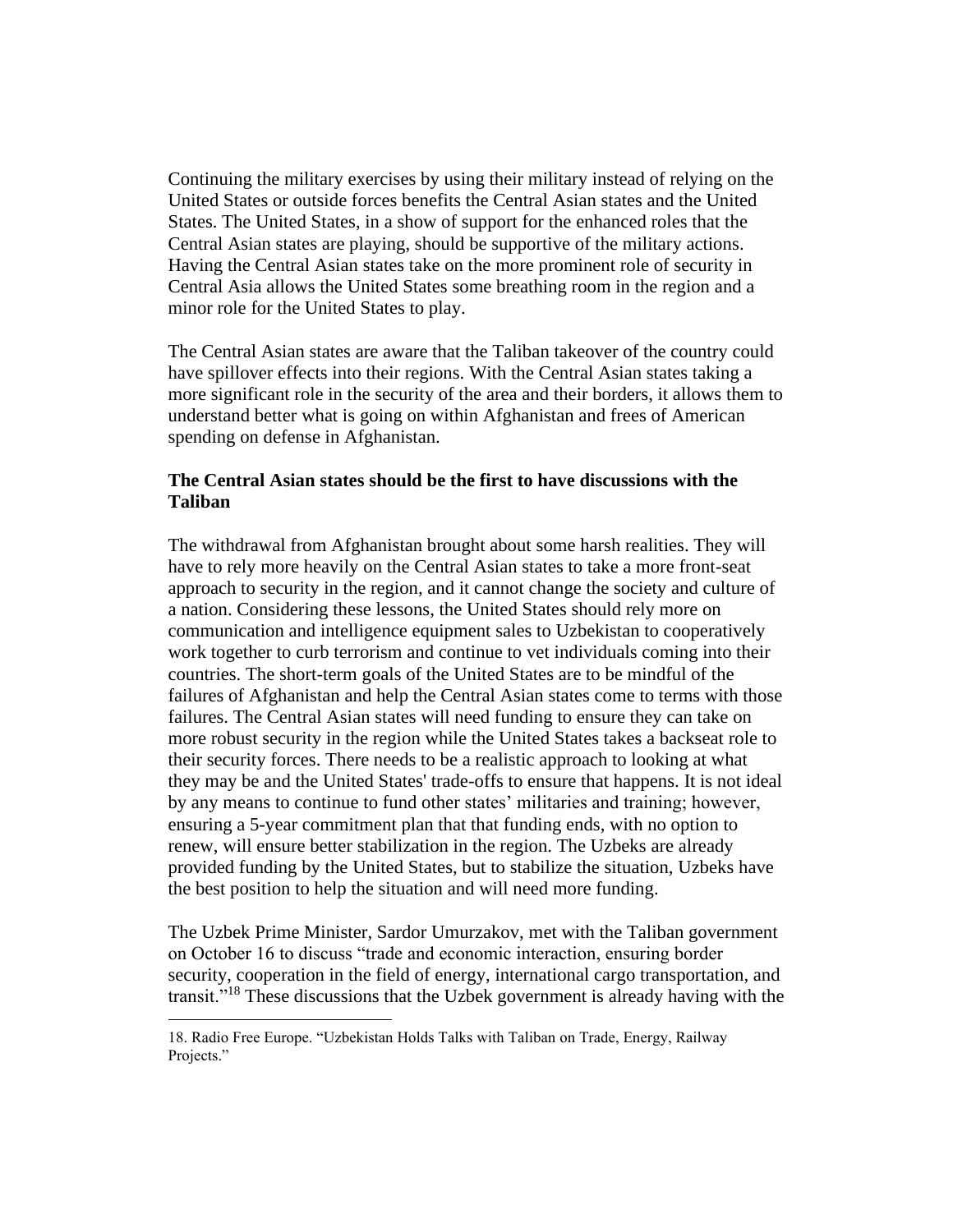Taliban government can be a start for stabilizing relations and the situation in Afghanistan. These discussions with the Taliban government may allow further talks on humanitarian grounds. The Uzbek government can lead the other Central Asian states in different talks with the Taliban government and should continue to do so. This dialogue opens the possibility of normalized discussions over matters instead of going to war to solve problems.

The countries that border Afghanistan, specifically Uzbekistan, will need more equipment to ensure a secure but peaceful negotiation with the Taliban government. The State Department fact sheet states, "The United States has \$79 million in open government-to-government sales cases with the Central Asian states under the Foreign Military Sales (FMS) system. Uzbekistan is purchasing equipment, valued at \$40 million, for its armed forces through a combination of national funds and Foreign Military Financing (FMF)."<sup>19</sup> The United States will have to continue to expand this program to allow the countries to do the process themselves of defending against Islamic fundamentalism. These sales need to be communication and intelligence-based, and no offensive technology should be sold to the Central Asian states. More training to police their borders free up the United States to be a second vetting process for individuals if the Central Asian states' vetting process is not as thorough. The equipment sold should not be high technology drones or offensive capabilities but instead more communications equipment, and training on that equipment, so that they can better suit their border control needs. Allowing the Central Asian states to protect themselves instead of relying on American forces defeats multiple problems. They will need the tools, mainly the equipment and border patrols, to vet fundamentalist elements correctly. Although the Taliban have stated they will not go into other Central Asian states, the ISIS-K group wants a larger Islamic Caliphate. To reduce the likelihood of those fundamentalist elements, the Central Asian states will have to vet those entering and defend the national sovereignty of their borders.

# **The United States' change in policy must have Central Asian states taking the lead role.**

Firstly, allowing the Central Asian states more funding reduces the likelihood of American forces being used in border control actions alongside the Central Asian states. The United States may see a humanitarian crisis in Afghanistan akin to mass starvation and want to re-intervene in Afghanistan. This policy will only allow the United States to get drawn into a more significant conflict again and be right back at square one with Afghanistan. By allowing the Central Asian states to

<sup>19. &</sup>quot;U.S. Security Cooperation with Central Asia - United States Department of State." *U.S. Department of State*.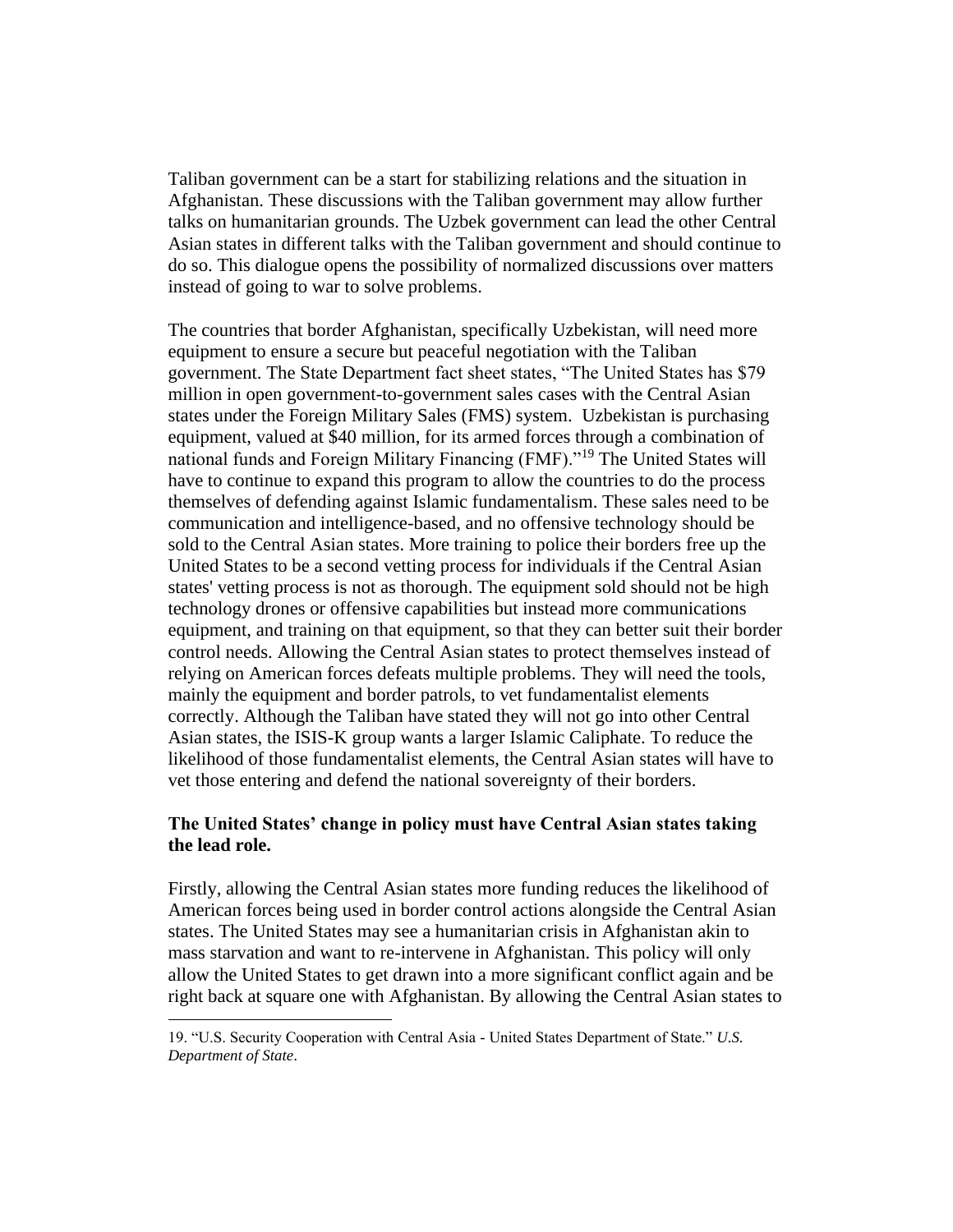take a more direct approach to police their borders, they are responsible for what happens. They can better help with the humanitarian problems—allowing them to get the tools needed to combat the extremist elements that may want to enter the countries, more cooperation between the states will be required. The Central Asian states should continue to vet those returning to Central Asia to ensure that fundamentalist elements do not spread. The Central Asian states have a common heritage, background, and history that they can leverage to negotiate and patrol their borders. By having American forces doing it, Americans are seen as imperialists in the region for their own gains. We must ensure that American forces take the backseat to reduce the unpopular image of American troops abroad in search of monsters.

Secondly, allowing Central Asian states to take a more prominent role in defending their national sovereignty could help limit the American forces sent to Central Asia. The United States has two bases in Central Asia in which a report by CFR (Council on Foreign Relations) states, "The United States maintains two bases in Central Asia, one each in Uzbekistan and Kyrgyzstan, for its postwar operations in Afghanistan."<sup>20</sup> Having American military forces in Central Asia only ensures more nationalist and fundamentalist sentiment among the populations to push out the American forces. The Central Asian states, in taking the more prominent role of their security, ensure that Tajiks are defending Tajikistan, Uzbeks are defending Uzbekistan, and so on. This change reduces the chance of unpopular foreign American forces taking the leading role in fighting possible fundamentalist elements.

Next, the United States Congress should advocate for higher spending within the NDAA to support counterterrorism efforts of the Central Asian states. The state department fact sheet concludes, "Central Asia FMF historically has ranged from between \$3-5 million per year, though Congress appropriated \$10 million in F.Y. 2021.  The United States, under the FMF program, has supported border security and counterterrorism capabilities of partner security forces in Central Asia, including through the provision of vehicles, communications equipment, training, and sustainment."<sup>21</sup> The Central Asian states will need more funding to ensure that their borders are secure and have the proper resources. Providing that the sales to Uzbekistan and the Central Asian states are limited to communication equipment and border patrol equipment ensures that the region's stabilization is put first instead of offensive equipment to destabilize the region further. By being precise with the equipment sold to the central Asian states, the United States can

<sup>20.</sup> Beehner, Lionel. "Asia: U.S. Military Bases in Central Asia."

<sup>21.</sup> "U.S. Security Cooperation with Central Asia - United States Department of State." *U.S. Department of State*.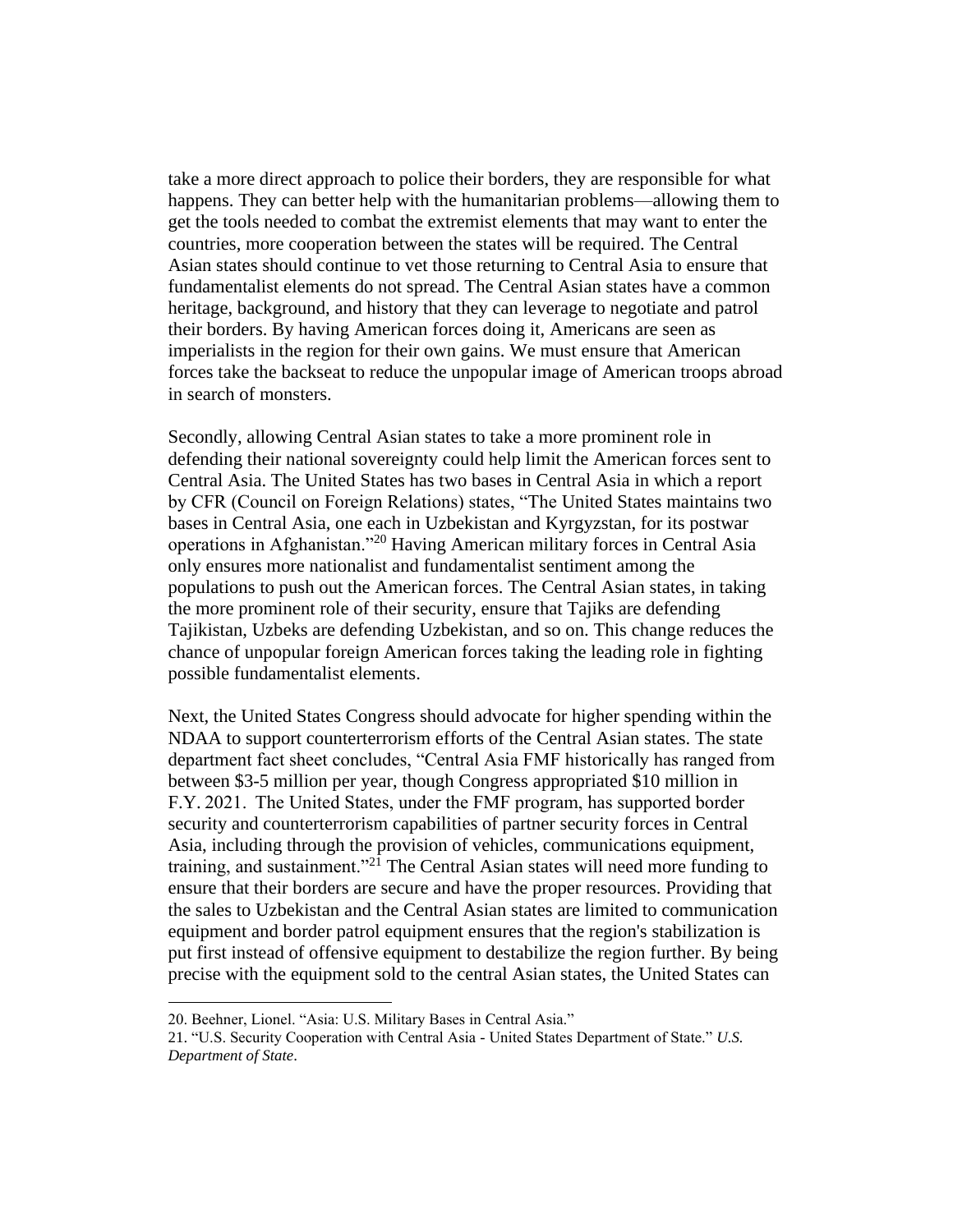ensure the best of U.S. technology, and arms are not used in any offensive wars. The United States must maintain that offensive arms are not going to be the way to ensure stabilization, but a 'strong and negotiable' dialogue continues between the Central Asian states and the Taliban government. The cost of continued American operations in Central Asia, especially with trying to mitigate the Taliban, is astronomically impossible to do. The Central Asian states will need more funding to do it themselves, but that is a small drop in the bucket of the NDAA and what the Afghanistan war has already cost the United States. Instead of spending trillions of dollars to change Afghanistan into a democratic state, the Central Asian states should defend their borders and use their intelligence operations to see what fundamentalist groups are working there. The cost tradeoff between re-intervention by the United States or possible short-term funding of Uzbekistan to provide that security for the region is best suited.

## **The hard lessons of Afghanistan will mean that the United States needs Central Asia to step up**

The Central Asian states' security must have them take a more prominent role in stabilizing Afghanistan. The Taliban government wants stabilization to occur so that they do not have to fight with ISIS-K forces, and the Central Asian states can help facilitate those discussions. Americans would much more likely favor funding other countries instead of having American soldiers do the heavy lifting against fundamentalist groups abroad. Americans need to have a realistic approach to what Central Asia may look like in the future and how they will need to engage with the region.

Allowing for more cooperation between the Central Asian states and having them take over the main haul of military border operations grants them the opportunity to be responsible for their security. The United States would look like a more reliable ally if the United States were not consistently involved with having troops on the ground of many of these countries. Having the Central Asian states take over the leading role in which they have a vested interest looks better to the international community and the Muslim communities of the Central Asian states. It allows the United States to achieve a better international image if they were not always having their soldiers garrisoned in many countries worldwide to 'stabilize' a region.

The possible refugee crisis and humanitarian problems that Afghanistan has for the region can only destabilize the region unless the Central Asian states start to take more responsibility for what happens next door. The withdrawal from Afghanistan should be studied, and better relations with the Central Asian states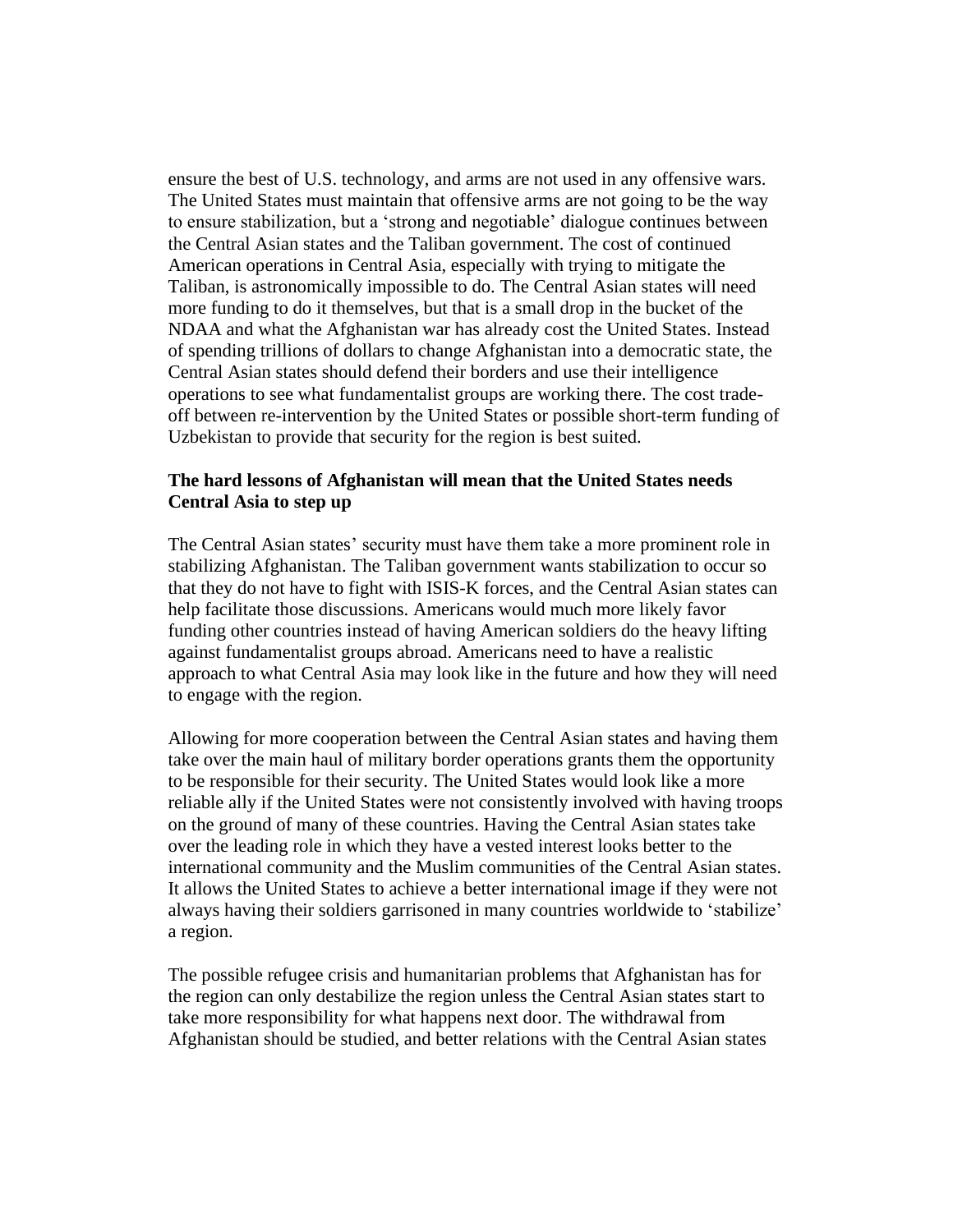will have to be fostered. A possible re-intervention policy in Afghanistan will only continue to drain the United States through financial means and ensure that even more of our military members must fight in a drawn-out conflict.

### **Bibliography:**

1.Helman, Christopher. "The War in Afghanistan Cost America \$300 Million per Day for 20 Years, with Big Bills Yet to Come." *Forbes*. Forbes Magazine. August 17, 2021. [https://www.forbes.com/sites/hanktucker/2021/08/16/the-war-in](https://www.forbes.com/sites/hanktucker/2021/08/16/the-war-in-afghanistan-cost-america-300-million-per-day-for-20-years-with-big-bills-yet-to-come/?sh=40f21f9e7f8d)[afghanistan-cost-america-300-million-per-day-for-20-years-with-big-bills](https://www.forbes.com/sites/hanktucker/2021/08/16/the-war-in-afghanistan-cost-america-300-million-per-day-for-20-years-with-big-bills-yet-to-come/?sh=40f21f9e7f8d)[yet-to-come/?sh=40f21f9e7f8d.](https://www.forbes.com/sites/hanktucker/2021/08/16/the-war-in-afghanistan-cost-america-300-million-per-day-for-20-years-with-big-bills-yet-to-come/?sh=40f21f9e7f8d)

- 2.Statista, ed. "U.S. Military Fatalities in Iraq and Afghanistan by State 2021." *Statista*. October 4, 2021. [https://www.statista.com/statistics/303472/us](https://www.statista.com/statistics/303472/us-military-fatalities-in-iraq-and-afghanistan/)[military-fatalities-in-iraq-and-afghanistan/.](https://www.statista.com/statistics/303472/us-military-fatalities-in-iraq-and-afghanistan/)
- 3.Knickmeyer, Ellen. 2021. "Costs of the Afghanistan War, in Lives and Dollars." *AP NEWS*. Associated Press. August 17, 2021. [https://apnews.com/article/middle-east-business-afghanistan-](https://apnews.com/article/middle-east-business-afghanistan-43d8f53b35e80ec18c130cd683e1a38f)[43d8f53b35e80ec18c130cd683e1a38f.](https://apnews.com/article/middle-east-business-afghanistan-43d8f53b35e80ec18c130cd683e1a38f)
- 4.Bilmes, Linda. "The Long-Term Costs of United States Care for Veterans of the Afghanistan and Iraq Wars." *Harvard Kennedy School*. August 18, 2021. [https://www.hks.harvard.edu/centers/mrcbg/programs/growthpolicy/long](https://www.hks.harvard.edu/centers/mrcbg/programs/growthpolicy/long-term-costs-united-states-care-veterans-afghanistan-and)[term-costs-united-states-care-veterans-afghanistan-and.](https://www.hks.harvard.edu/centers/mrcbg/programs/growthpolicy/long-term-costs-united-states-care-veterans-afghanistan-and)
- 5.Mearsheimer, John J. *The Great Delusion: Liberal Dreams and International Realities.* 2018. New Haven, CT: Yale University Press.
- 6.McBride, James, and Anshu Siripurapu. "The State of U.S. Infrastructure." *Council on Foreign Relations*. Council on Foreign Relations. November 8, 2021. [https://www.cfr.org/backgrounder/state-us-infrastructure.](https://www.cfr.org/backgrounder/state-us-infrastructure)
- 7."Islamic State in Afghanistan Could Have Capacity to Strike US next Year." *The Guardian*. Guardian News and Media. October 26, 2021. [https://www.theguardian.com/world/2021/oct/26/islamic-state-afghanistan](https://www.theguardian.com/world/2021/oct/26/islamic-state-afghanistan-capacity-strike-us-next-year-al-qaida)[capacity-strike-us-next-year-al-qaida.](https://www.theguardian.com/world/2021/oct/26/islamic-state-afghanistan-capacity-strike-us-next-year-al-qaida)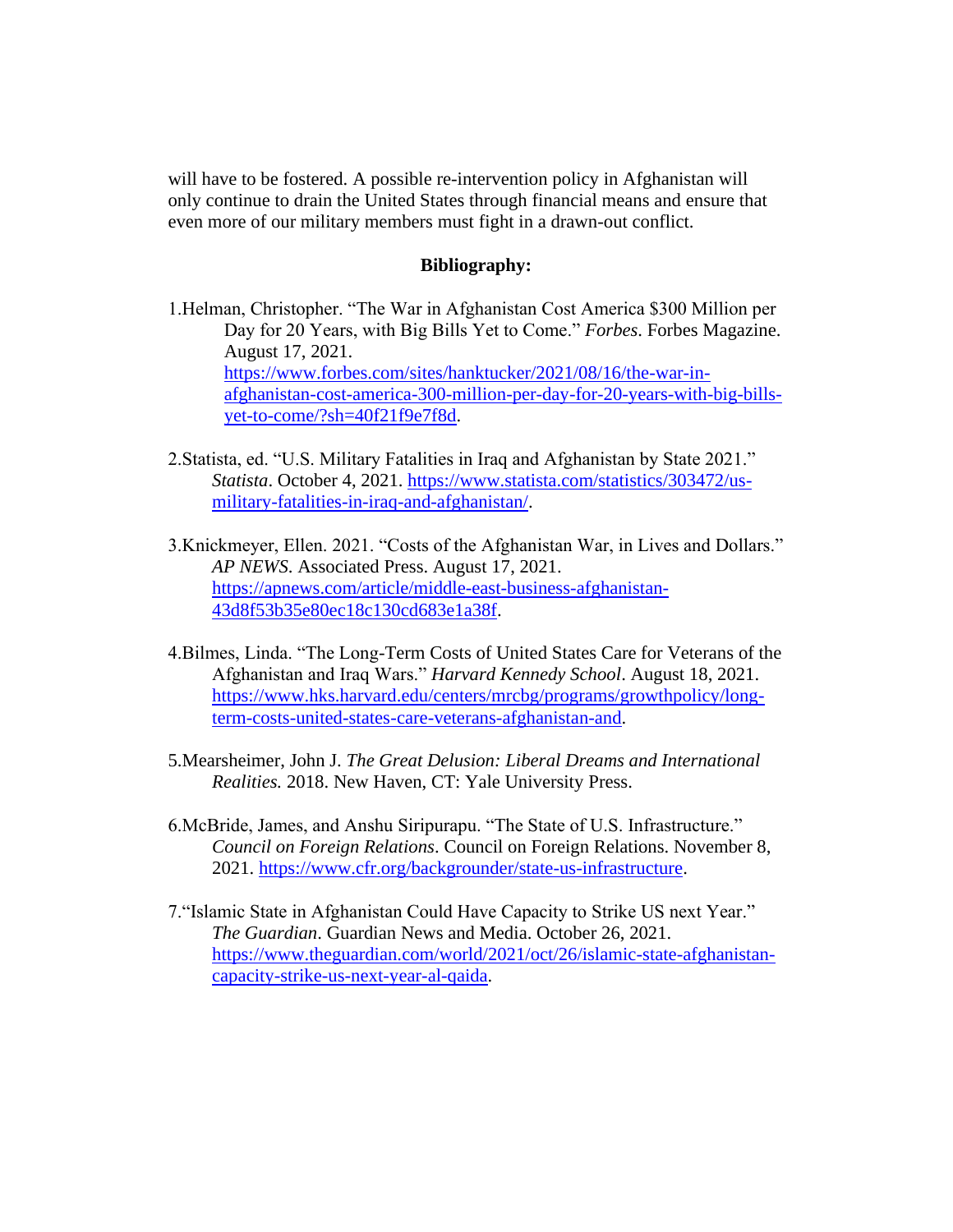- 8."Islamic State Khorasan (IS-K)." *Center for Strategic and International Studies*. November 9, 2018 [https://www.csis.org/programs/transnational-threats](https://www.csis.org/programs/transnational-threats-project/past-projects/terrorism-backgrounders/islamic-state-khorasan)[project/past-projects/terrorism-backgrounders/islamic-state-khorasan.](https://www.csis.org/programs/transnational-threats-project/past-projects/terrorism-backgrounders/islamic-state-khorasan)
- 9. Mir, Asfandyar. 2021. "The Isis-K Resurgence." *Wilson Center*. October 8, 2021. [https://www.wilsoncenter.org/article/isis-k-resurgence.](https://www.wilsoncenter.org/article/isis-k-resurgence)
- 10."Half a Million Afghans Could Flee across Borders UNHCR." *Reuters*. Thomson Reuters. August 27, 2021. [https://www.reuters.com/world/asia](https://www.reuters.com/world/asia-pacific/half-million-afghans-could-flee-across-borders-unhcr-2021-08-27/)[pacific/half-million-afghans-could-flee-across-borders-unhcr-2021-08-27/.](https://www.reuters.com/world/asia-pacific/half-million-afghans-could-flee-across-borders-unhcr-2021-08-27/)
- 11."Half of Afghanistan's Population Now Face Severe Hunger." *World Food Program USA*. October 25, 2021. [https://www.wfpusa.org/news](https://www.wfpusa.org/news-release/half-of-afghanistans-population-face-acute-hunger/)[release/half-of-afghanistans-population-face-acute-hunger/.](https://www.wfpusa.org/news-release/half-of-afghanistans-population-face-acute-hunger/)
- 12.Honderich, Holly, and Bernd Debusmann. "From Afghan Interpreter to US Homeless - The Long Road to the American Dream." *BBC News*. BBC. August 2, 2021. [https://www.bbc.com/news/world-us-canada-58020494.](https://www.bbc.com/news/world-us-canada-58020494)
- 13.Posner, Lillian. "The Gathering Threat to the US in Kyrgyzstan." *Atlantic Council*. June 2, 2021. [https://www.atlanticcouncil.org/blogs/new](https://www.atlanticcouncil.org/blogs/new-atlanticist/the-gathering-threat-to-the-us-in-kyrgyzstan/)[atlanticist/the-gathering-threat-to-the-us-in-kyrgyzstan/.](https://www.atlanticcouncil.org/blogs/new-atlanticist/the-gathering-threat-to-the-us-in-kyrgyzstan/)
- 14.Mirovalev, Mansur. "Afghanistan's Central Asian Neighbours Panic, Reject Refugees." *Al Jazeera*. Al Jazeera. August 19, 2021. [https://www.aljazeera.com/news/2021/8/19/afghanistans-ex-soviet](https://www.aljazeera.com/news/2021/8/19/afghanistans-ex-soviet-neighbours-panic-reject-refugees)[neighbours-panic-reject-refugees.](https://www.aljazeera.com/news/2021/8/19/afghanistans-ex-soviet-neighbours-panic-reject-refugees)

15.Ibid.

- 16.Hashimova, Umida. "Greater Coordination in Central Asian Responses to Afghan Border Troubles." *The Diplomat*. The Diplomat. July 19, 2021. [https://thediplomat.com/2021/07/greater-coordination-in-central-asian](https://thediplomat.com/2021/07/greater-coordination-in-central-asian-responses-to-afghan-border-troubles/)[responses-to-afghan-border-troubles/.](https://thediplomat.com/2021/07/greater-coordination-in-central-asian-responses-to-afghan-border-troubles/)
- 17.Hashimova, Umida. "Uzbekistan and Tajikistan Engage in Joint Military Exercises." *The Diplomat*. The Diplomat. March 23, 2020. [https://thediplomat.com/2020/03/uzbekistan-and-tajikistan-engage-in-joint](https://thediplomat.com/2020/03/uzbekistan-and-tajikistan-engage-in-joint-military-exercises/)[military-exercises/.](https://thediplomat.com/2020/03/uzbekistan-and-tajikistan-engage-in-joint-military-exercises/)